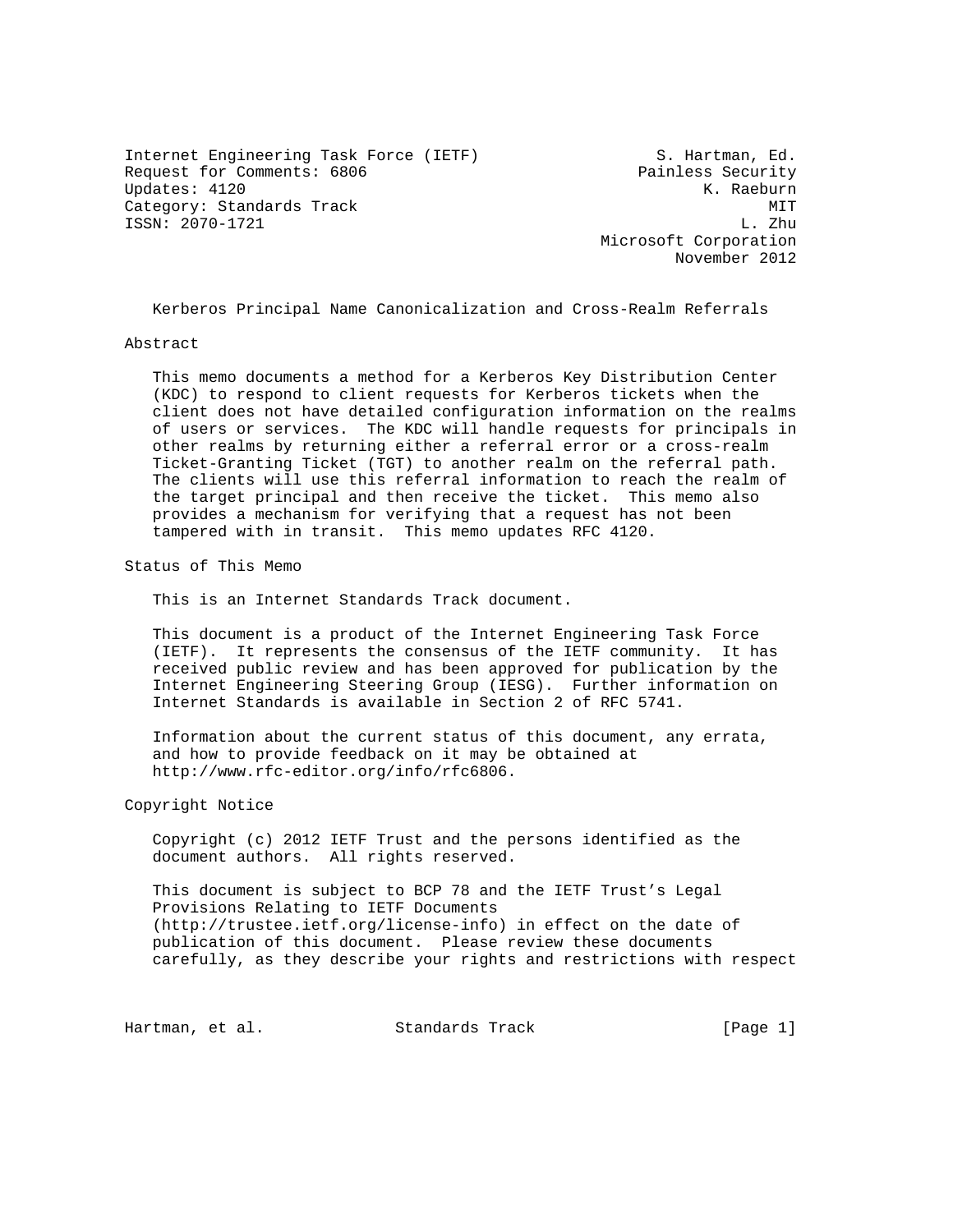to this document. Code Components extracted from this document must include Simplified BSD License text as described in Section 4.e of the Trust Legal Provisions and are provided without warranty as described in the Simplified BSD License.

 This document may contain material from IETF Documents or IETF Contributions published or made publicly available before November 10, 2008. The person(s) controlling the copyright in some of this material may not have granted the IETF Trust the right to allow modifications of such material outside the IETF Standards Process. Without obtaining an adequate license from the person(s) controlling the copyright in such materials, this document may not be modified outside the IETF Standards Process, and derivative works of it may not be created outside the IETF Standards Process, except to format it for publication as an RFC or to translate it into languages other than English.

Table of Contents

| 2.             | Conventions Used in This Document                          |  |  |  |  |  |  |  |  |  |  | $\overline{4}$ |
|----------------|------------------------------------------------------------|--|--|--|--|--|--|--|--|--|--|----------------|
| 3.             |                                                            |  |  |  |  |  |  |  |  |  |  | $\overline{4}$ |
| 4 <sup>1</sup> |                                                            |  |  |  |  |  |  |  |  |  |  | -5             |
|                |                                                            |  |  |  |  |  |  |  |  |  |  | 5              |
| 5.             | Enterprise Principal Name Type                             |  |  |  |  |  |  |  |  |  |  | 6              |
| б.             |                                                            |  |  |  |  |  |  |  |  |  |  |                |
| 7 <sub>1</sub> |                                                            |  |  |  |  |  |  |  |  |  |  |                |
| $\mathsf{R}$   |                                                            |  |  |  |  |  |  |  |  |  |  |                |
| 9              |                                                            |  |  |  |  |  |  |  |  |  |  |                |
|                |                                                            |  |  |  |  |  |  |  |  |  |  |                |
|                |                                                            |  |  |  |  |  |  |  |  |  |  |                |
|                | 11. Negotiation of FAST and Detecting Modified Requests 12 |  |  |  |  |  |  |  |  |  |  |                |
|                |                                                            |  |  |  |  |  |  |  |  |  |  |                |
|                | 13. Security Considerations 13                             |  |  |  |  |  |  |  |  |  |  |                |
|                | 13.1. Shared-Password Case 16                              |  |  |  |  |  |  |  |  |  |  |                |
|                | 13.2. Pre-Authentication Data 16                           |  |  |  |  |  |  |  |  |  |  |                |
|                |                                                            |  |  |  |  |  |  |  |  |  |  |                |
|                |                                                            |  |  |  |  |  |  |  |  |  |  |                |
|                | 15.1. Normative References 17                              |  |  |  |  |  |  |  |  |  |  |                |
|                | 15.2. Informative References 17                            |  |  |  |  |  |  |  |  |  |  |                |
|                | Appendix A. Compatibility with Earlier Implementations of  |  |  |  |  |  |  |  |  |  |  |                |

Hartman, et al. Standards Track [Page 2]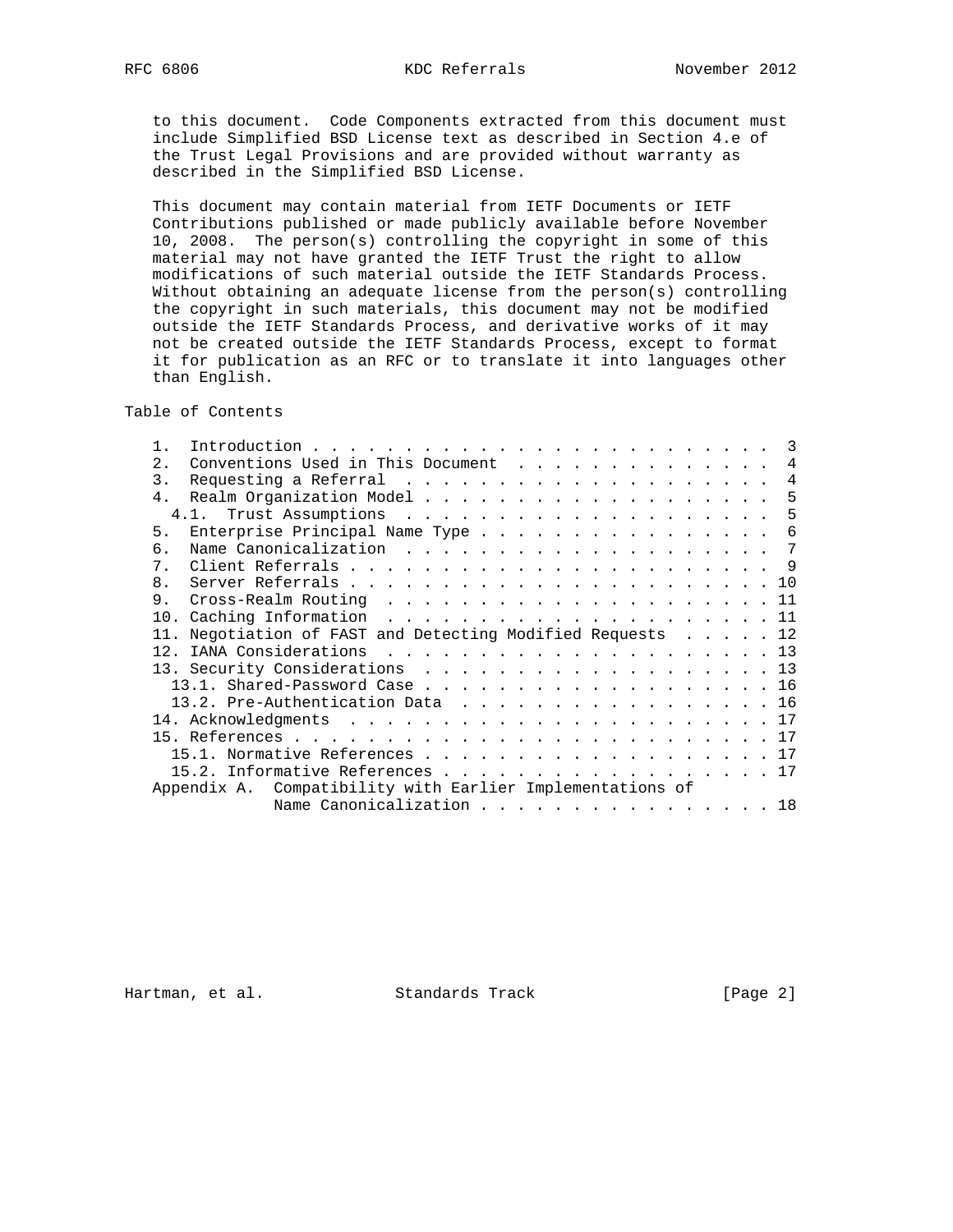# 1. Introduction

 Current implementations of the Kerberos Authentication Service (AS) and Ticket-Granting Service (TGS) protocols, as defined in [RFC4120], use principal names constructed from a known user or service name and realm. A service name is typically constructed from a name of the service and the DNS host name of the computer that is providing the service. Many existing deployments of Kerberos use a single Kerberos realm where all users and services would be using the same realm. However, in an environment where there are multiple Kerberos realms, the client needs to be able to determine what realm a particular user or service is in before making an AS or TGS request. Traditionally, this requires client configuration to make this possible.

 When having to deal with multiple realms, users are forced to know what realm they are in before they can obtain a Ticket-Granting Ticket (TGT) with an AS request. However, in many cases, the user would like to use a more familiar name that is not directly related to the realm of their Kerberos principal name. A good example of this is an email name in the style described in [RFC5322]. This document describes a mechanism that would allow a user to specify a user principal name that is an alias for the user's Kerberos principal name. In practice, this would be the name that the user specifies to obtain a TGT from a Kerberos KDC. The user principal name no longer has a direct relationship with the Kerberos principal or realm. Thus, the administrator is able to move the user's principal to other realms without the user having to know that it happened.

 Once a TGT has been obtained, the user would like to be able to access services in any Kerberos realm for which there is an authentication path from the realm of their principal. To do this requires that the client be able to determine what realm the target service principal is in before making the TGS request. Current implementations of Kerberos typically have a table that maps DNS host names to corresponding Kerberos realms. The user-supplied host name or its domain component is looked up in this table (often using the result of some form of host name lookup performed with insecure DNS queries, in violation of [RFC4120]). The corresponding realm is then used to complete the target service principal name. Even if insecure DNS queries were not used, managing this table is problematic.

 This traditional mechanism requires that each client have very detailed configuration information about the hosts that are providing services and their corresponding realms. Having client-side configuration information can be very costly from an administration point of view -- especially if there are many realms and computers in the environment.

Hartman, et al. Standards Track [Page 3]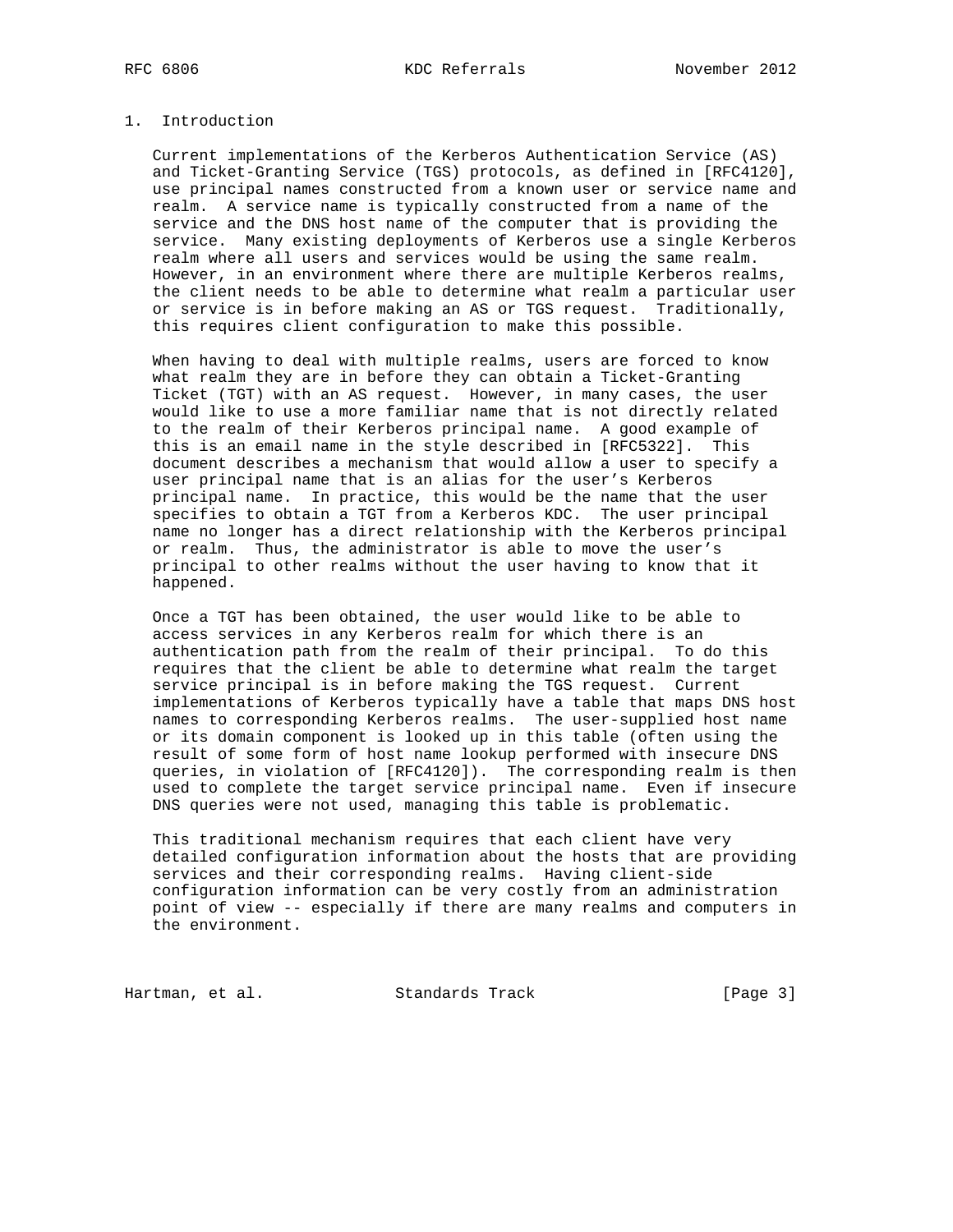This memo proposes a solution for these problems and simplifies administration by minimizing the configuration information needed on each computer using Kerberos. Specifically, it describes a mechanism to allow the KDC to handle canonicalization of names, provide for principal aliases for users and services, and allow the KDC to determine the trusted realm authentication path by being able to generate referrals to other realms in order to locate principals.

Two kinds of KDC referrals are introduced in this memo:

- 1. Client referrals, in which the client doesn't know which realm contains a user account.
- 2. Server referrals, in which the client doesn't know which realm contains a server account.

 These two types of referrals introduce new opportunities for an attacker. In order to avoid these attacks, a mechanism is provided to protect the integrity of the request between the client and KDC. This mechanism complements the Flexible Authentication Secure Tunnels (FAST) facility provided in [RFC6113]. A mechanism is provided to negotiate the availability of FAST. Among other benefits, this can be used to protect errors generated by the referral process.

2. Conventions Used in This Document

 The key words "MUST", "MUST NOT", "REQUIRED", "SHALL", "SHALL NOT", "SHOULD", "SHOULD NOT", "RECOMMENDED", "MAY", and "OPTIONAL" in this document are to be interpreted as described in [RFC2119].

3. Requesting a Referral

 In order to request referrals as defined in later sections, the Kerberos client MUST explicitly request the "canonicalize" KDC option (bit 15) [RFC4120] for the AS-REQ or TGS-REQ. This flag indicates to the KDC that the client is prepared to receive a reply that contains a principal name other than the one requested.

> KDCOptions ::= KerberosFlags -- canonicalize (15) -- other KDCOptions values omitted

 When sending names with the "canonicalize" KDC option, the client should expect that names in the KDC's reply MAY be different than the name in the request. A referral TGT is a cross-realm TGT that is returned with the server name of the ticket being different from the server name in the request [RFC4120].

Hartman, et al. Standards Track [Page 4]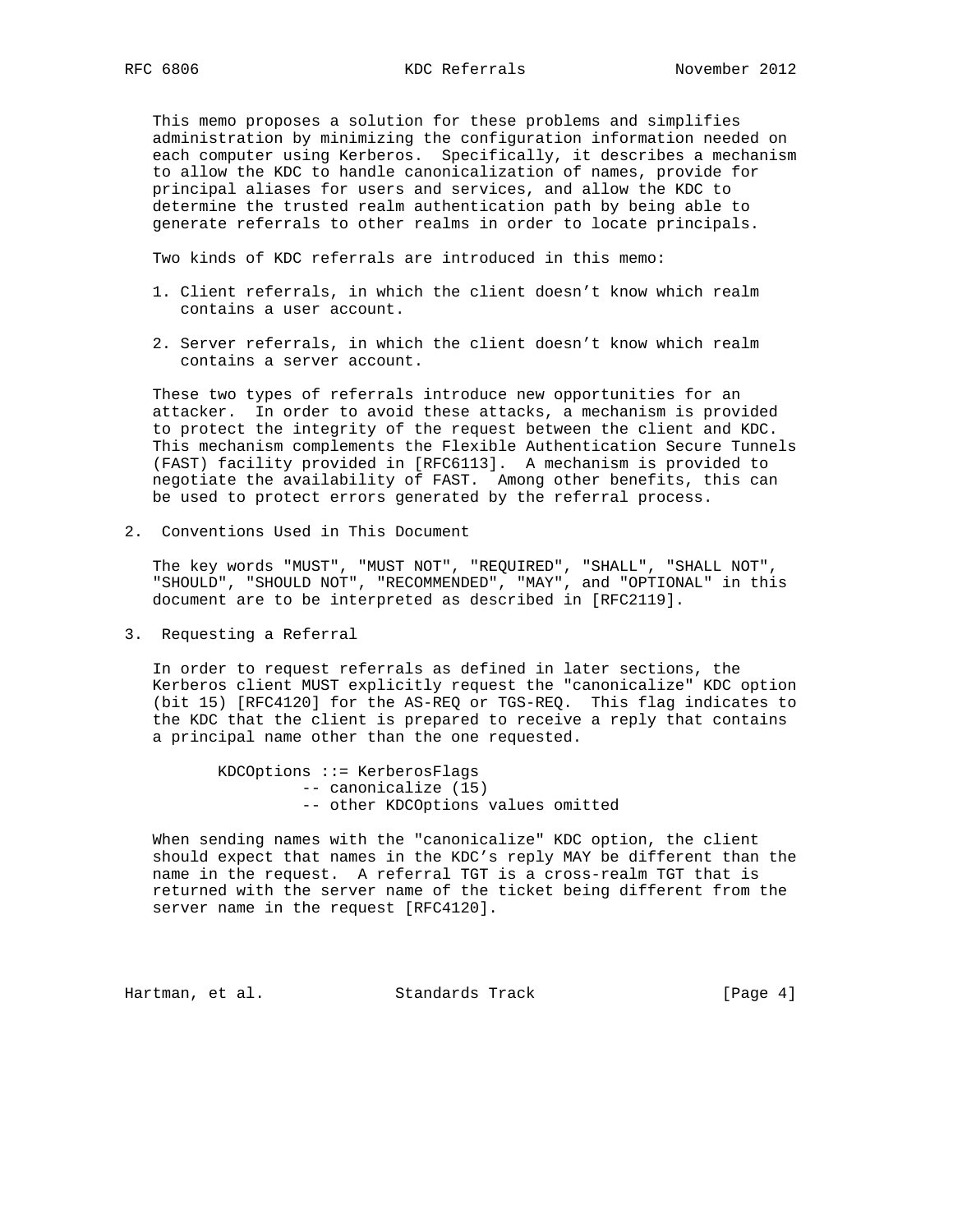### 4. Realm Organization Model

 This memo assumes that the world of principals is arranged on multiple levels: the realm, the enterprise, and the world. A KDC may issue tickets for any principal in its realm or cross-realm tickets for realms with which it has a direct cross-realm relationship. The KDC also has access to a trusted name service that can resolve any name from within its enterprise into a realm closer along the authentication path to the service. This trusted name service removes the need to use an untrusted DNS lookup for name resolution.

 For example, consider the following configuration, where lines indicate cross-realm relationships:

 EXAMPLE.COM  $\overline{a}$  /  $\overline{a}$  /  $\overline{a}$  /  $\overline{a}$  $\overline{a}$  /  $\overline{a}$  /  $\overline{a}$  /  $\overline{a}$ ADMIN.EXAMPLE.COM DEV.EXAMPLE.COM

 In this configuration, all users in the EXAMPLE.COM enterprise could have principal names, such as alice@EXAMPLE.COM, with the same realm portion. In addition, servers at EXAMPLE.COM should be able to have DNS host names from any DNS domain independent of what Kerberos realm their principals reside in.

## 4.1. Trust Assumptions

 Two realms participate in any cross-realm relationship: an issuing realm issues a cross-realm ticket, and a consuming realm uses this ticket. There is a degree of trust of the issuing realm by the consuming realm implied by this relationship. Whenever a service in the consuming realm permits an authentication path containing the issuing realm, that service trusts the issuing realm to accurately represent the identity of the authenticated principal and any information about the transited path. If the consuming realm's KDC sets the transited policy checked flag, the KDC is making the same trust assumption that a service would.

 This trust is transitive across a multi-hop authentication path. The service's realm trusts each hop along the authentication path closer to the client to accurately represent the authenticated identity and to accurately represent transited information. Any KDC along this path could impersonate the client.

 KDC-signed or -issued authorization data often implies additional trust. The implications of such trust from a security and operational standpoint is an ongoing topic of discussion during the

Hartman, et al. Standards Track [Page 5]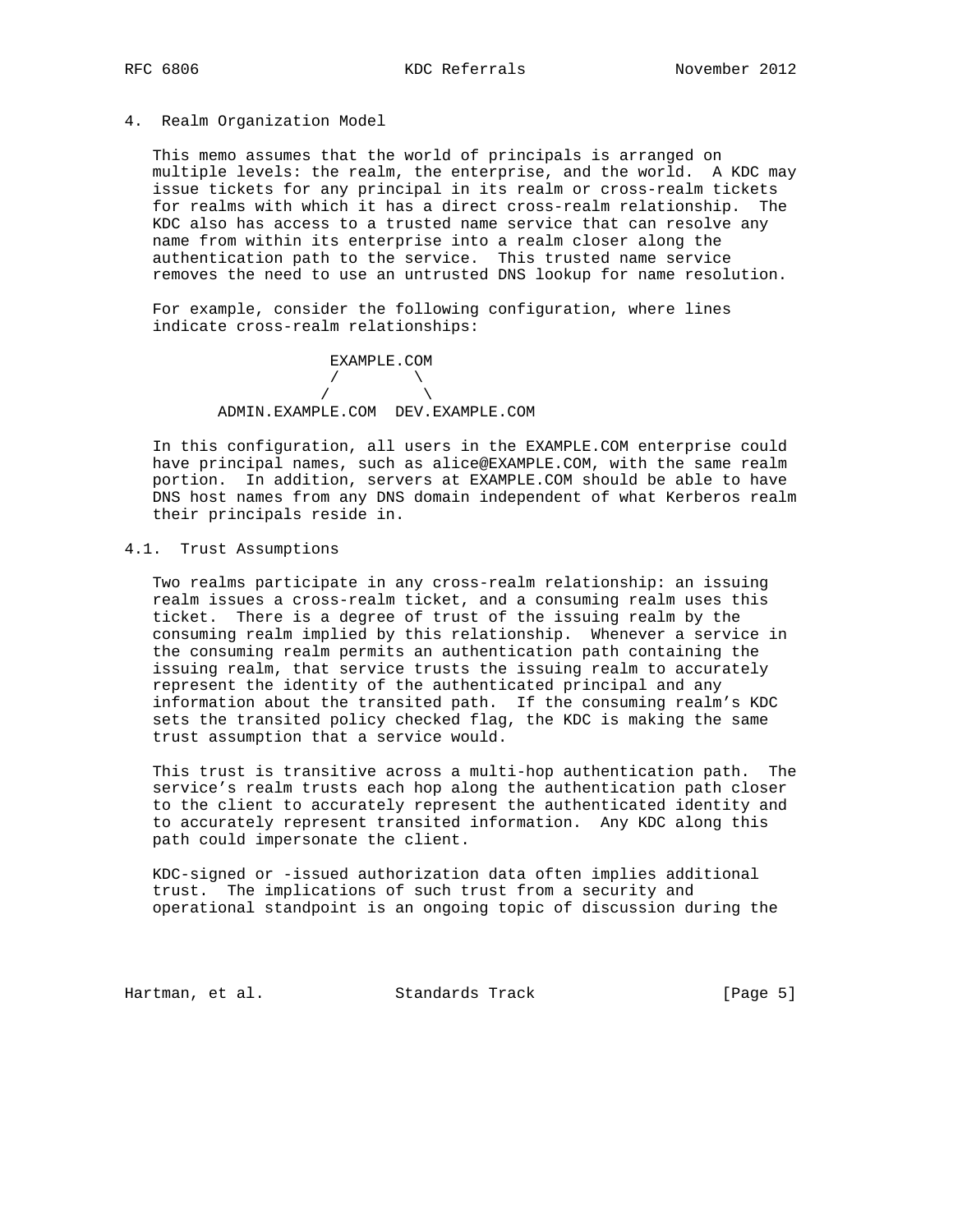development of this specification. As such, such discussion is out of scope for this memo.

 Administrators have several tools to limit trust caused by cross realm relationships. A service or KDC can control what authentication paths are acceptable. For example, if a given realm is not permitted on the authentication path for a particular client, then that realm cannot affect trust placed in that client principal. Consuming realms can exercise significant control by deciding what principals to place on an access-control list. If no client using a given issuing realm in authentication paths is permitted to access a resource, then that issuing realm is not trusted in access decisions regarding that resource.

 Creating a cross-realm relationship implies relatively little inherent trust in the issuing realm. Significant trust only applies as principals dependent on that issuing realm are given access to resources. However, two deployment characteristics may increase the trust implied by the initial cross-realm relationship. First, a number of realms provide access to any principal to some resources. Access decisions involving these resources involve a degree of trust in all issuing realms in the transited graph. Secondly, many realms do not constrain the set of principals to which users of that realm may grant access. In these realms, creating a cross-realm relationship delegates the decision to trust that realm to users of the consuming realm. In this situation, creating the cross-realm relationship is the primary trust decision point under the administrator's control.

5. Enterprise Principal Name Type

 The NT-ENTERPRISE type principal name contains one component, a string of realm-defined content, which is intended to be used as an alias for another principal name in some realm in the enterprise. It is used for conveying the alias name, not for the real principal names within the realms, and thus is only useful when name canonicalization is requested.

 The intent is to allow unification of email and security principal names. For example, all users at EXAMPLE.COM may have a client principal name of the form "joe@EXAMPLE.COM", even though the principals are contained in multiple realms. This global name is again an alias for the true client principal name, which indicates what realm contains the principal. Thus, accounts "alice" in the realm DEV.EXAMPLE.COM and "bob" in ADMIN.EXAMPLE.COM may log on as "alice@EXAMPLE.COM" and "bob@EXAMPLE.COM".

Hartman, et al. Standards Track [Page 6]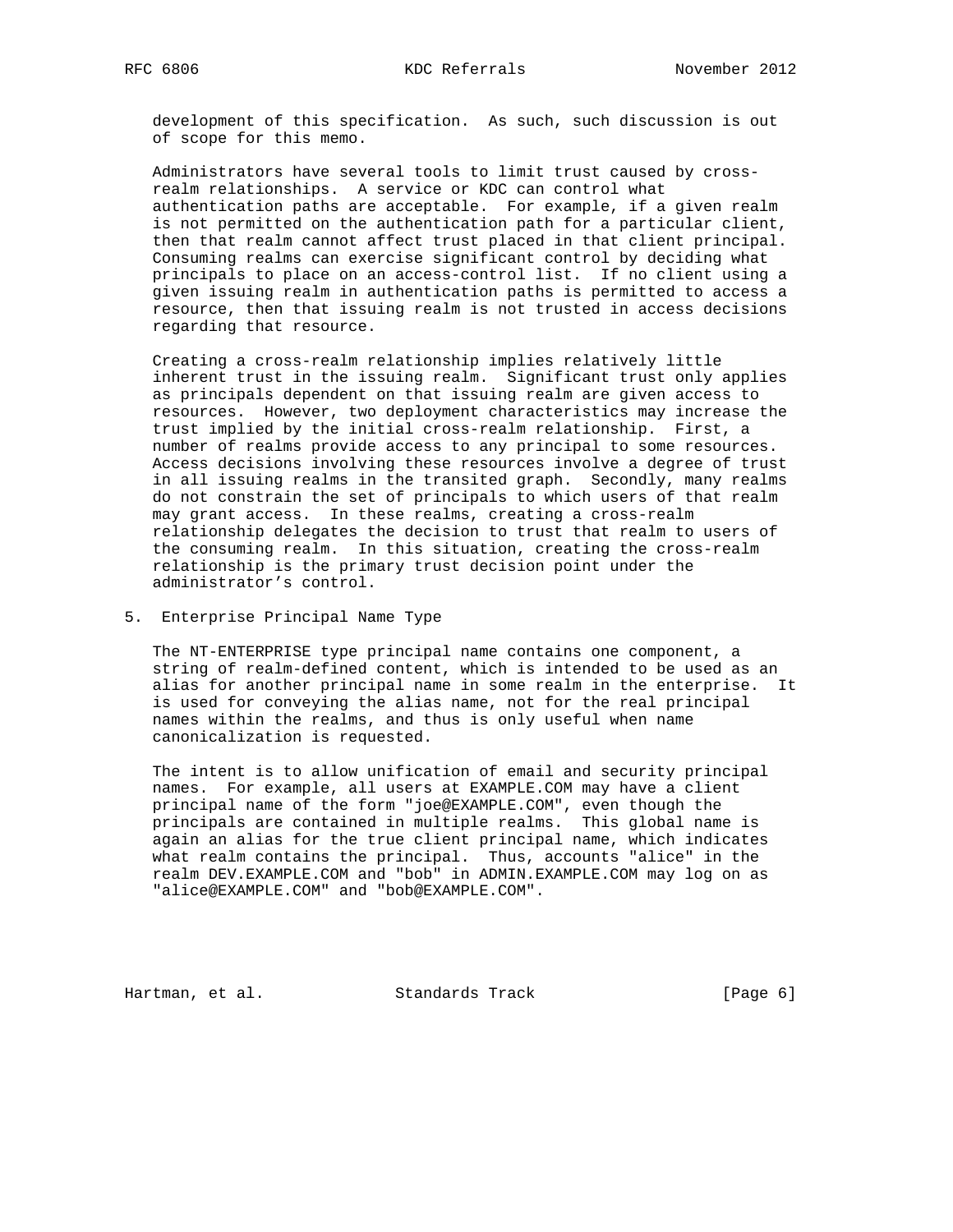This utilizes a new principal name type, as the KDC-REQ message only contains a single client realm (crealm) field, and the realm portion of this name corresponds to the Kerberos realm with which the request is made. Thus, the entire name "alice@EXAMPLE.COM" is transmitted as a single component in the client name field of the AS-REQ message, with a name type of NT-ENTERPRISE [RFC4120] (and the local realm name). The KDC will recognize this name type and then transform the requested name into the true principal name if the client account resides in the local realm. The true principal name can have a name type different from the requested name type. Typically, the true principal name will be an NT-PRINCIPAL [RFC4120].

# 6. Name Canonicalization

 A service or account may have multiple principal names. For example, if a host is known by multiple names, host-based services on it may be known by multiple names in order to prevent the client from needing a secure directory service to determine the correct host name to use. In order to avoid the need to update the host whenever a new alias is created, the KDC may provide the mapping information to the client in the credential acquisition process.

 If the "canonicalize" KDC option is set, then the KDC MAY change the client and server principal names and types in the AS response and ticket returned from those in the request. Names MUST NOT be changed in the response to a TGS request, although it is common for KDCs to maintain a set of aliases for service principals. Regardless of which alias a client requests, the same service key is used. However, in the TGS request, the client receives a ticket for the alias requested. Services MUST NOT make distinctions based on which alias is in the issued ticket, because the service name in a ticket is not cryptographically protected and can be changed by parties other than the KDC.

 For example, the AS request may specify a client name of "bob@ EXAMPLE.COM" as an NT-ENTERPRISE name with the "canonicalize" KDC option set, and the KDC will return with a client name of "104567" as an NT-UID [RFC4120].

 (It is assumed that the client discovers whether the KDC supports the NT-ENTERPRISE name type via out-of-band mechanisms.)

 See Section 11 for a mechanism to detect modification of the request between the client and KDC. However, for the best protection, Flexible Authentication Secure Tunneling (FAST) [RFC6113] or another mechanism that protects the entire KDC exchange SHOULD be used. Clients MAY reject responses from a KDC where the client or server name is changed if the KDC does not support such a mechanism.

Hartman, et al. Standards Track [Page 7]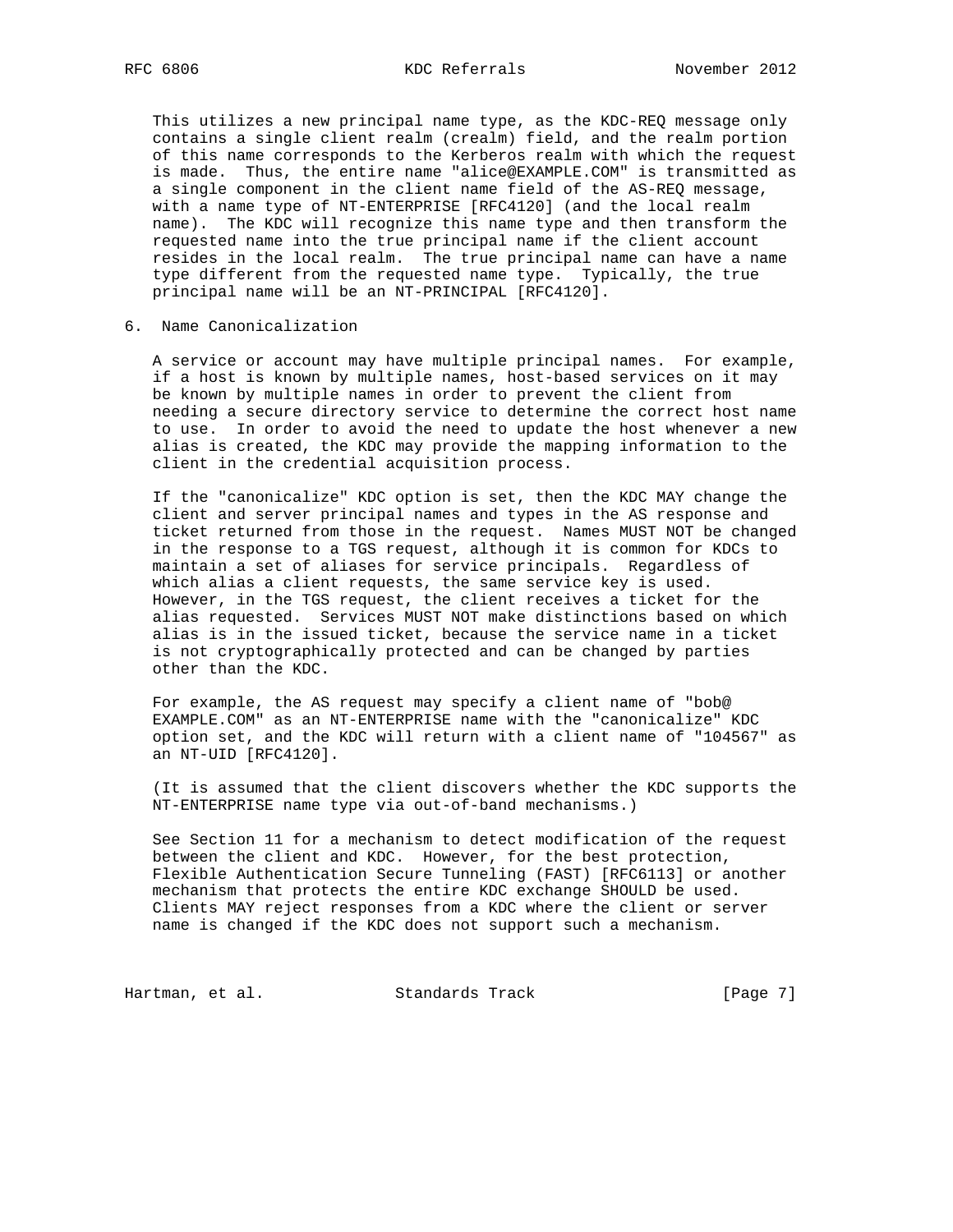Clients SHOULD reject an AS response that changes the server name unless the response is protected by such a mechanism or the new server name is one explicitly expected by the client. For example, many clients permit the realm name to be changed in an AS response, even if the response is not protected. See Section 13 for a discussion of the tradeoffs in allowing unprotected responses.

 In order to permit authorization decisions to be made based on aliases as well as the canonicalized form of a principal name, the KDC MAY include the following authorization data element, wrapped in AD-KDC-ISSUED, in the initial credentials and copy it from a ticket granting ticket into additional credentials:

```
AD-LOGIN-ALIAS ::= SEQUENCE \{- - ad-type number 80 --
  login-aliases [0] SEQUENCE (SIZE (1..MAX)) OF PrincipalName,
   ...
 }
```
 The login-aliases field lists one or more of the aliases the principal is known by.

 In addition to permitting authorization based on aliases, this permits user-to-user exchanges where the party receiving the authenticator knows the other party only by an alias. The recipient of such an authenticator SHOULD check the AD-LOGIN-ALIAS names, if present, in addition to the normal client name field, against the identity of the party with which it wishes to authenticate; either should be allowed to match. (Note that this is not backwards compatible with [RFC4120]; if the server side of the user-to-user exchange does not support this extension and does not know the true principal name, authentication may fail if the alias is sought in the client name field.)

 The use of AD-KDC-ISSUED authorization data elements in cross-realm cases has not been well explored at this writing; hence, we will only specify the inclusion of this data in the one-realm case. The AD- LOGIN-ALIAS information SHOULD be dropped in the general cross-realm case. However, a realm MAY implement a policy of accepting and re-signing (wrapping in a new AD-KDC-ISSUED element) alias information provided by certain trusted realms in the cross-realm ticket-granting service.

 The canonical principal name for an alias MUST NOT be in the form of a ticket-granting service name, as (in a case of server name canonicalization) that would be construed as a case of cross-realm referral, described below.

Hartman, et al. Standards Track [Page 8]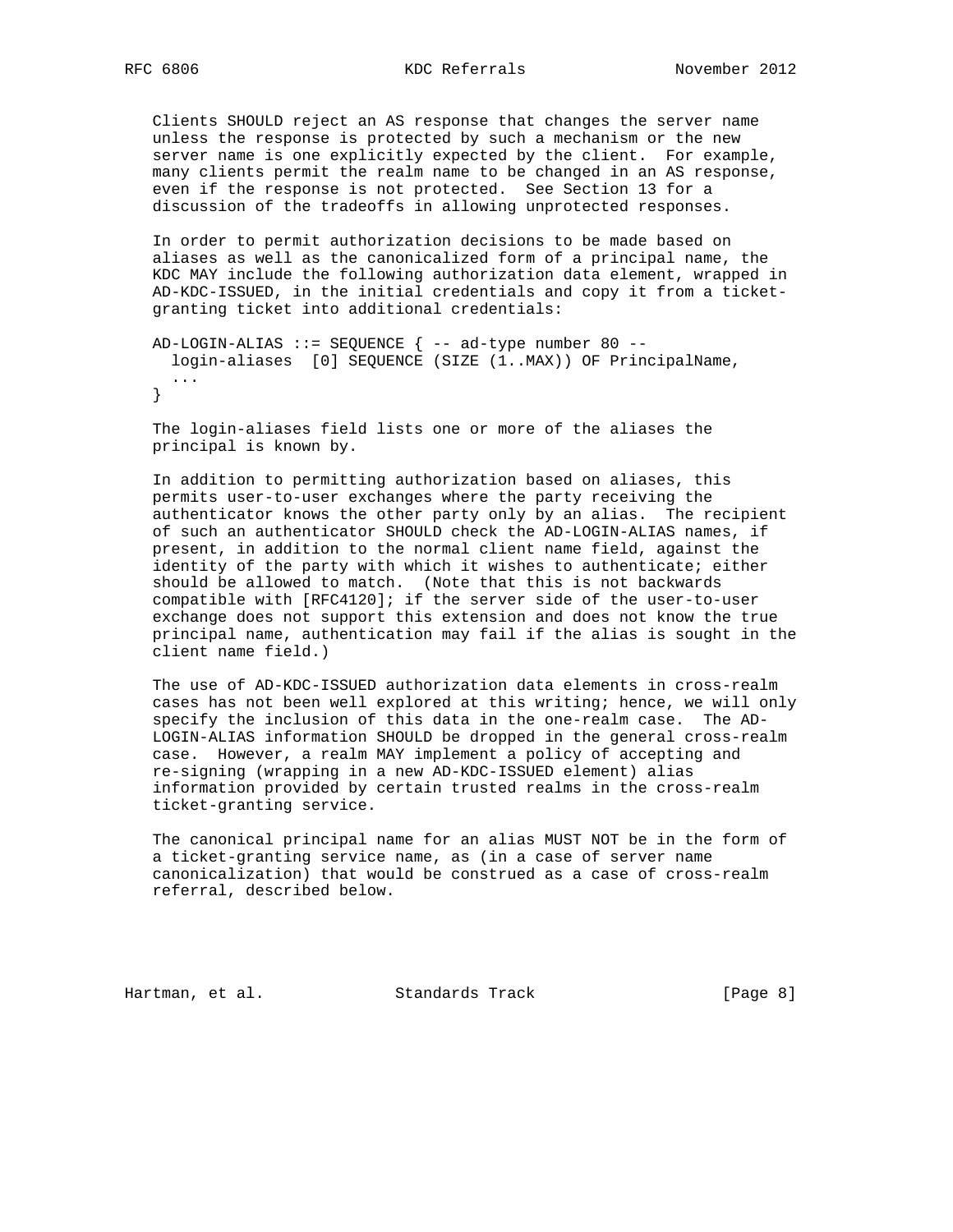# 7. Client Referrals

 The simplest form of ticket referral is for a user requesting a ticket using an AS-REQ. In this case, the client machine will send the AS-REQ to a convenient realm trusted to map principals, for example, the realm of the client machine. In the case of the name alice@EXAMPLE.COM, the client MAY optimistically choose to send the request to EXAMPLE.COM. The realm in the AS-REQ is always the name of the realm that the request is for, as specified in [RFC4120].

 The KDC will try to lookup the name in its local account database. If the account is present in the realm of the request, it SHOULD return a KDC reply with the appropriate ticket.

 If the account is not present in the realm specified in the request and the "canonicalize" KDC option is set, the KDC may look up the client principal name using some kind of name service or directory service. If this lookup is unsuccessful, it MUST return the error KDC\_ERR\_C\_PRINCIPAL\_UNKNOWN [RFC4120]. If the lookup is successful, it MUST return an error KDC\_ERR\_WRONG\_REALM [RFC4120]; in the error message, the crealm field will contain either the true realm of the client or another realm that MAY have better information about the client's true realm. The client MUST NOT use the cname returned in this error message.

 If the client receives a KDC\_ERR\_WRONG\_REALM error, it will issue a new AS request with the same client principal name used to generate the first AS request to the realm specified by the realm field of the Kerberos error message corresponding to the first request. (The client realm name will be updated in the new request to refer to this new realm.) The client SHOULD repeat these steps until it finds the true realm of the client. To avoid infinite referral loops, an implementation should limit the number of referrals. A suggested limit is 5 referrals before giving up.

 Since the same client name is sent to the referring and referred-to realms, both realms must recognize the same client names. In particular, the referring realm cannot (usefully) define principal name aliases that the referred-to realm will not know.

 The true principal name of the client, returned in AS-REP, can be validated in a subsequent TGS message exchange where its value is communicated back to the KDC via the authenticator in the PA-TGS-REQ padata [RFC4120]. However, this requires trusting the referred-to realm's KDCs. Clients should limit the referral mappings they will accept to realms trusted via some local policy. Some possible factors that might be taken into consideration for such a policy might include:

Hartman, et al. Standards Track [Page 9]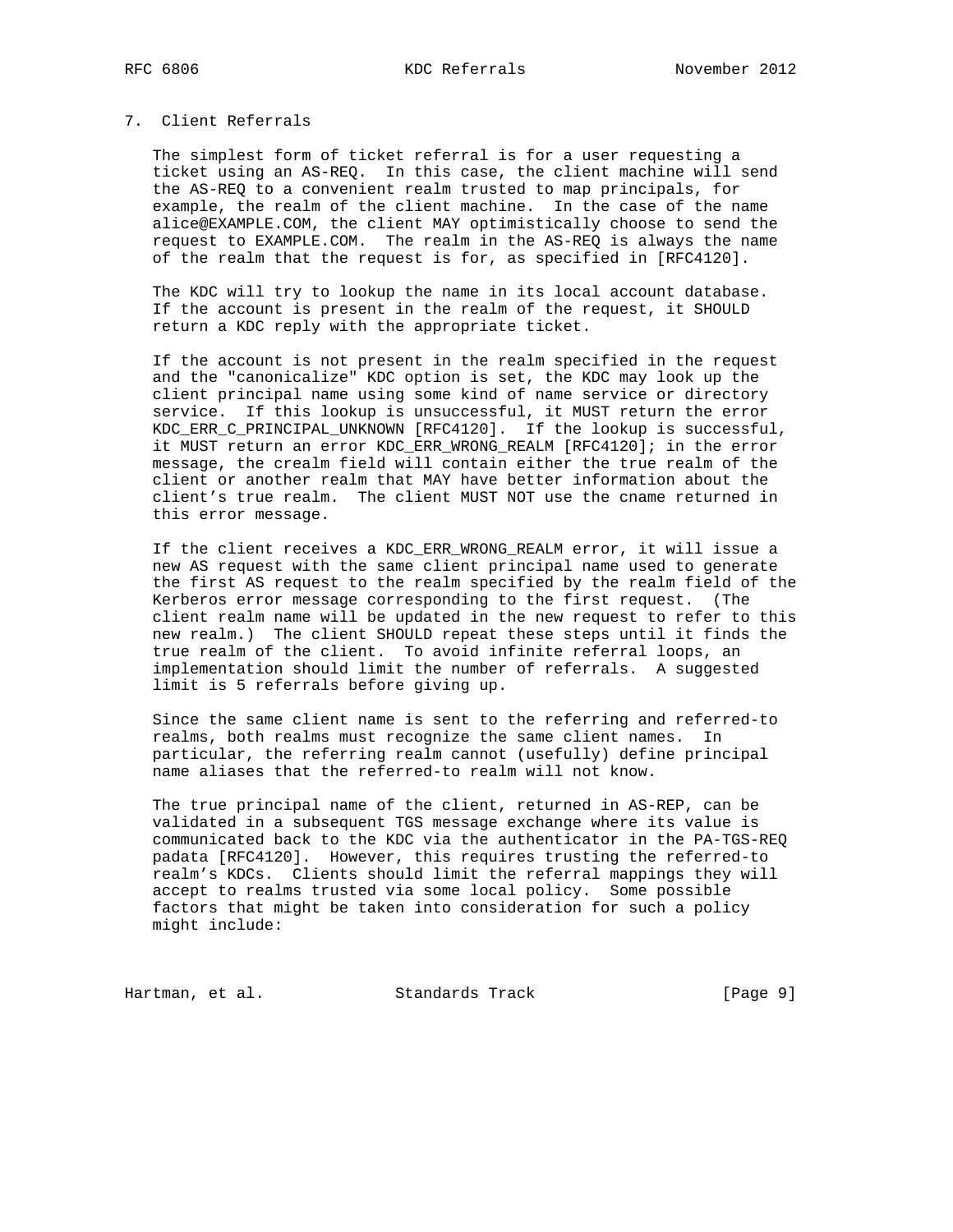- o Any realm indicated by the local KDC if the returned KRB-ERROR message is protected by some additional means, for example, FAST
- o A list of realms configured by an administrator
- o Any realm accepted by the user when explicitly prompted

 One common approach for limiting the realms from which referrals are accepted is to limit referrals to realms that can construct an authentication path back to the service principal of the local machine. This tends to work well when realms are generally within an organization and all realms that can form an authentication path back to the local machine have some reasonable level of mapping trust. Deployments involving more complex trust, for example, high probability of malicious realms, are likely to need more complex policy and MAY need to prompt the user before accepting some referrals.

 There is currently no provision for changing the client name in a client referral response.

8. Server Referrals

 The primary difference in server referrals is that the KDC returns a referral TGT rather than an error message as is done in the client referrals.

 If the "canonicalize" flag in the KDC options is set and the KDC doesn't find the principal locally, either as a regular principal or as an alias for another local principal, the KDC MAY return a cross realm ticket-granting ticket to the next hop on the trust path towards a realm that may be able to resolve the principal name.

 The client will use this referral information to request a chain of cross-realm ticket-granting tickets until it reaches the realm of the server, and can then expect to receive a valid service ticket.

 However, an implementation should limit the number of referrals that it processes to avoid infinite referral loops. A suggested limit is 5 referrals before giving up.

 The client may cache the mapping of the requested name to the name of the next realm to use and the principal name to ask for (see Section 10).

Hartman, et al. Standards Track [Page 10]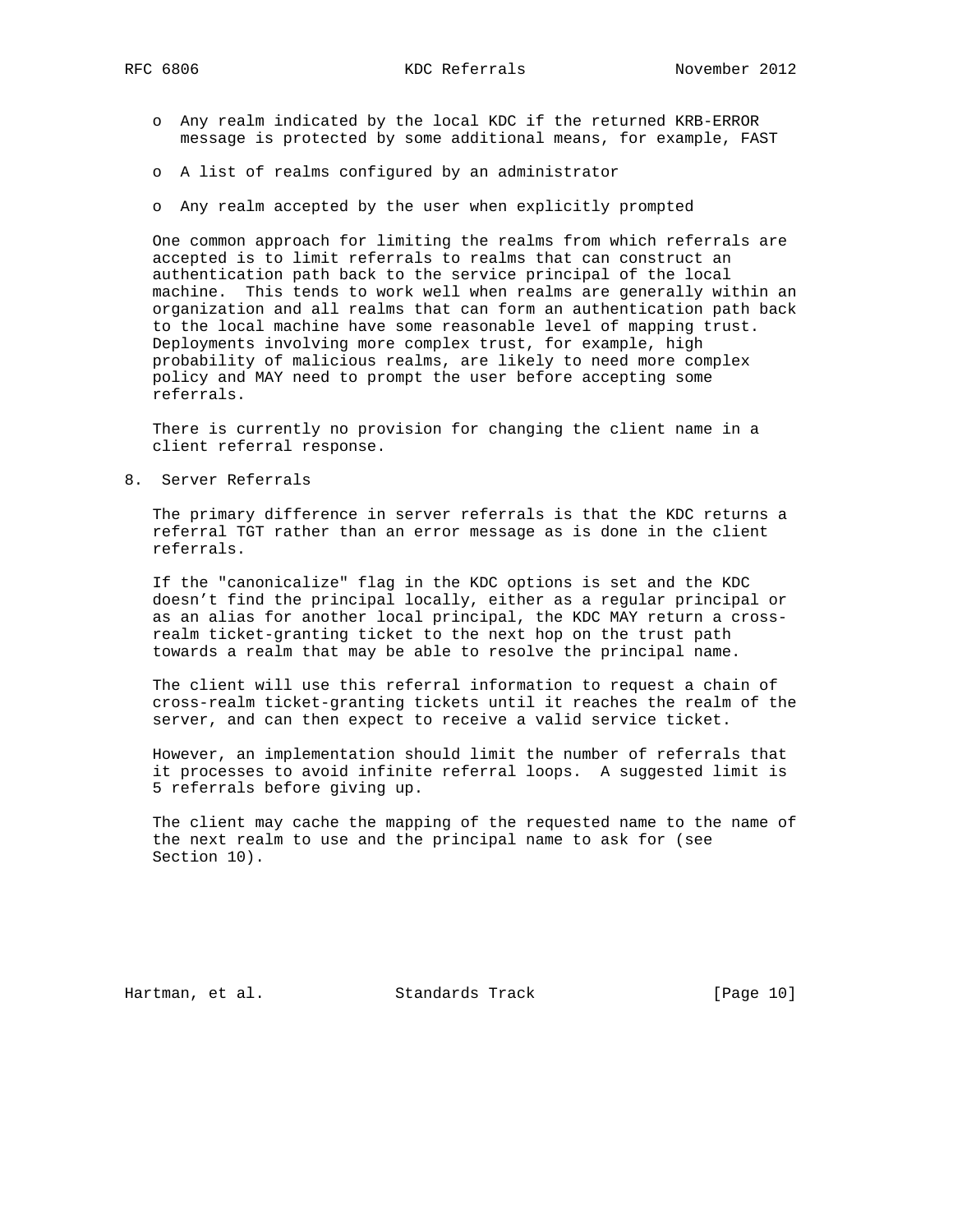Here is an example of a client requesting a service ticket for a service in realm DEV.EXAMPLE.COM where the client is in ADMIN.EXAMPLE.COM.

+NC = Canonicalize KDCOption set

- C: TGS-REQ sname=http/foo.dev.example.com +NC to ADMIN.EXAMPLE.COM
- S: TGS-REP sname=krbtgt/EXAMPLE.COM@ADMIN.EXAMPLE.COM
- C: TGS-REQ sname=http/foo.dev.example.com +NC to EXAMPLE.COM
- S: TGS-REP sname=krbtgt/DEV.EXAMPLE.COM@EXAMPLE.COM
- C: TGS-REQ sname=http/foo.dev.example.com +NC to DEV.EXAMPLE.COM
- S: TGS-REP sname=http/foo.dev.example.com@DEV.EXAMPLE.COM

 Note that any referral or alias processing of the server name in user-to-user authentication should use the same data as client name canonicalization or referral. Otherwise, the name used by one user to log in may not be useable by another for user-to-user authentication to the first.

#### 9. Cross-Realm Routing

 RFC 4120 permits a KDC to return a closer referral ticket when a cross-realm TGT is requested. This specification extends this behavior when the canonicalize flag is set. When this flag is set, a KDC MAY return a TGT for a realm closer to the service for any service as discussed in the previous section. When a client follows such a referral, it includes the realm of the referred-to realm in the generated request.

 When the canonicalize flag is not set, the rules defined in RFC 4120 apply.

## 10. Caching Information

 It is possible that the client may wish to get additional credentials for the same service principal, perhaps with different authorization data restrictions or other changed attributes. The return of a server referral from a KDC can be taken as an indication that the requested principal does not currently exist in the local realm. Clearly, it would reduce network traffic if the clients could cache that information and use it when acquiring the second set of credentials for a service, rather than always having to recheck with the local KDC to see if the name has been created locally.

 When the TGT expires, the previously returned referral from the local KDC should be considered invalid, and the local KDC must be asked again for information for the desired service principal name. (Note that the client may get back multiple referral TGTs from the local KDC to the same remote realm, with different lifetimes. The lifetime

Hartman, et al. Standards Track [Page 11]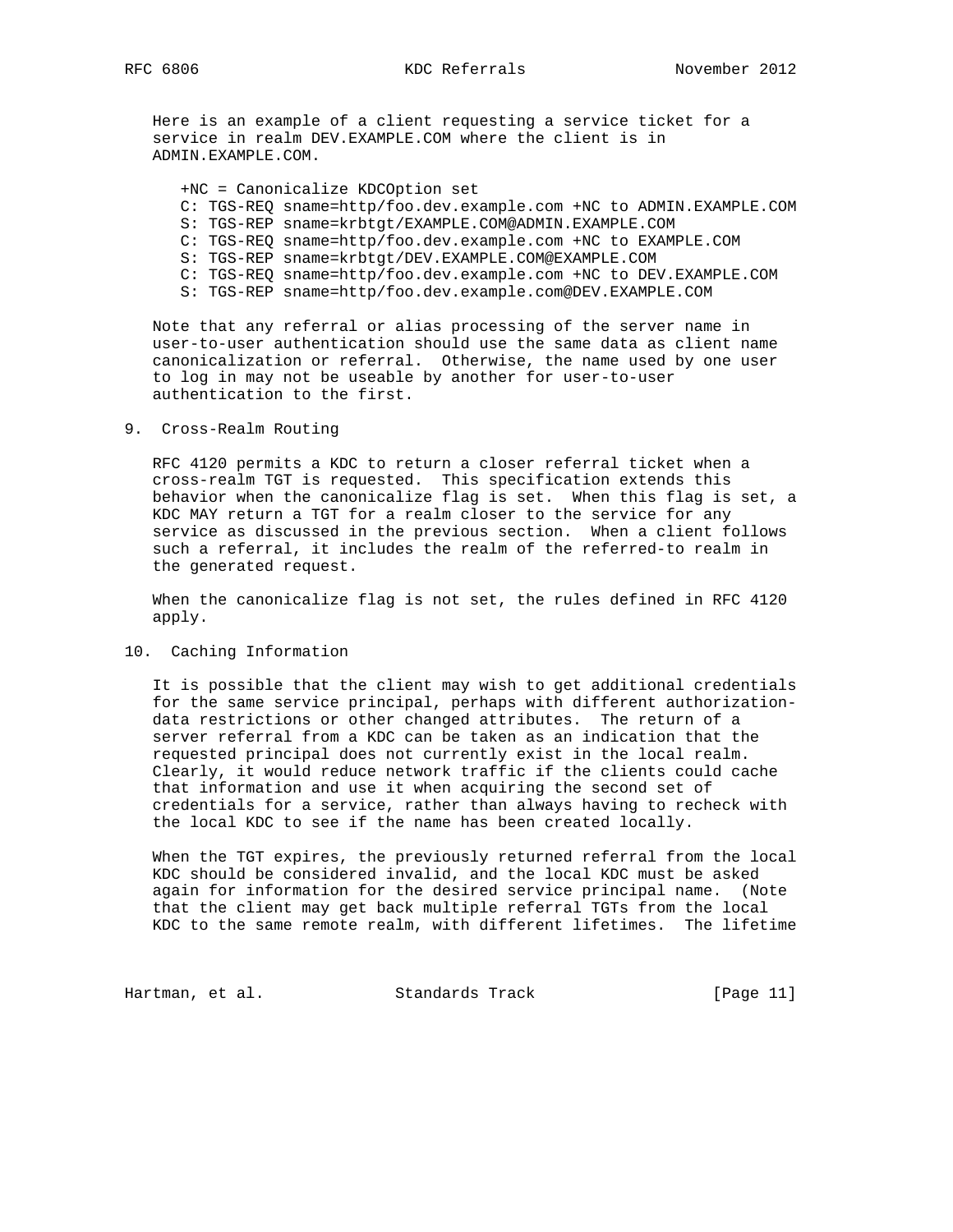information SHOULD be properly associated with the requested service principal names. Simply having another TGT for the same remote realm does not extend the validity of previously acquired information about one service principal name.)

 Accordingly, KDC authors and maintainers should consider what factors (e.g., DNS alias lifetimes) they may or may not wish to incorporate into credential expiration times in cases of referrals.

## 11. Negotiation of FAST and Detecting Modified Requests

 Implementations of this specification MUST support the FAST negotiation mechanism described in this section. This mechanism provides detection of KDC requests modified by an attacker when those requests result in a reply instead of an error. In addition, this mechanism provides a secure way to detect if a KDC supports FAST.

 Clients conforming to this specification MUST send new pre authentication data of type PA-REQ-ENC-PA-REP (149) in all AS requests and MAY send this padata type in TGS requests. The value of this padata item SHOULD be empty and its value MUST be ignored by a receiving KDC. Sending this padata item indicates support for this negotiation mechanism. KDCs conforming to this specification must always set the ticket flag enc-pa-rep (15) in all the issued tickets. This ticket flag indicates KDC support for the mechanism.

 The KDC response [RFC4120] is extended to support an additional field containing encrypted pre-authentication data.

| $EncKDCRepPart$ ::= SEQUENCE |                                                     |
|------------------------------|-----------------------------------------------------|
| key                          | [0] EncryptionKey,                                  |
| last-req                     | $[1]$ LastReq,                                      |
| nonce                        | $[2]$ UInt32,                                       |
|                              | key-expiration [3] KerberosTime OPTIONAL,           |
| flags                        | [4] TicketFlags,                                    |
| authtime                     | [5] KerberosTime,                                   |
| starttime                    | [6] KerberosTime OPTIONAL,                          |
| endtime                      | [7] KerberosTime,                                   |
| renew-till                   | [8] KerberosTime OPTIONAL,                          |
| srealm                       | $[9]$ Realm,                                        |
| sname                        | [10] PrincipalName,                                 |
| caddr                        | [11] HostAddresses OPTIONAL,                        |
|                              | encrypted-pa-data [12] SEQUENCE OF PA-DATA OPTIONAL |
|                              |                                                     |

 The encrypted-pa-data element MUST be absent unless either the "canonicalize" KDC option is set or the PA-REQ-ENC-PA-REP padata item is sent.

Hartman, et al. Standards Track [Page 12]

}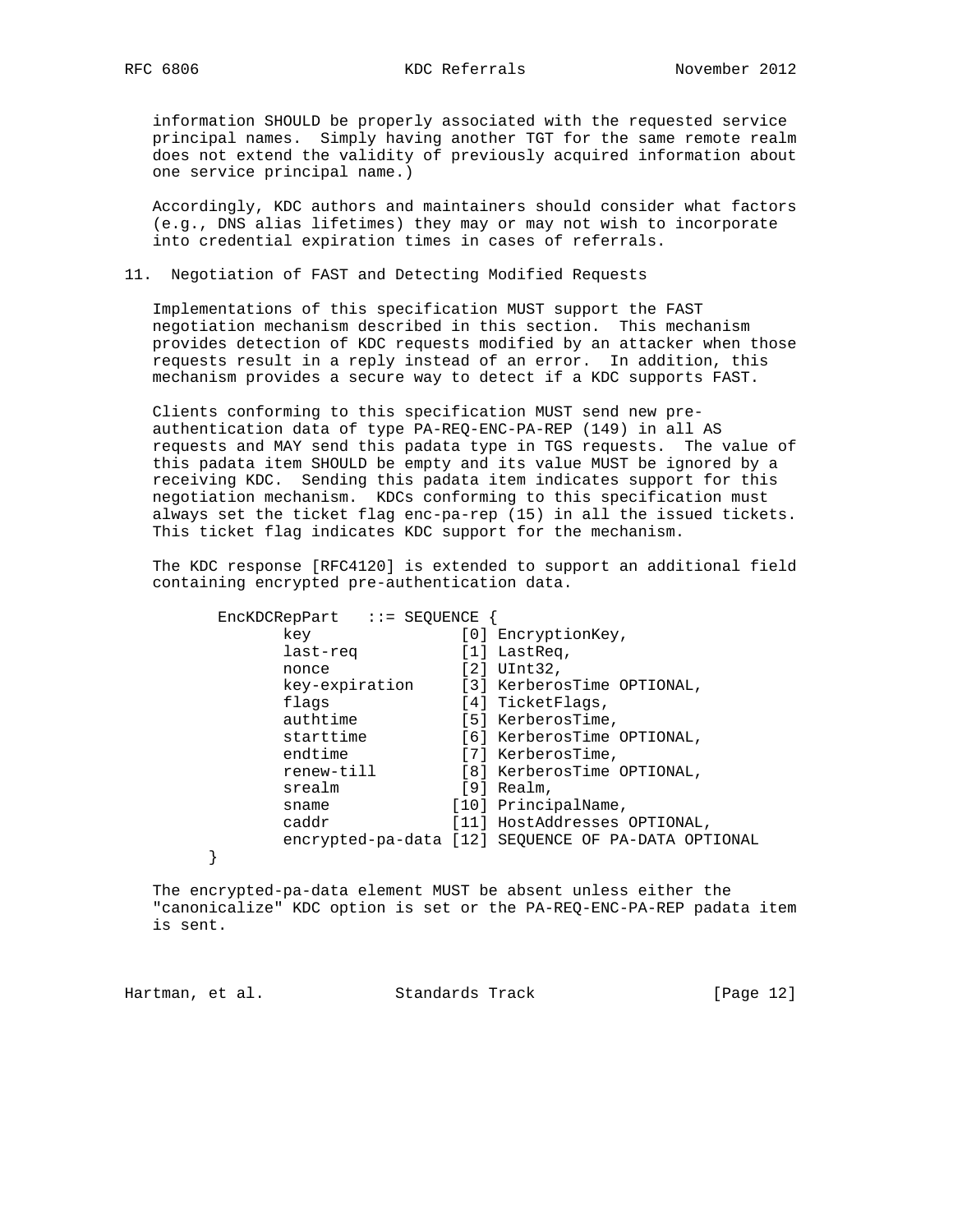If the PA-REQ-ENC-PA-REP padata item is sent in the request, then the KDC MUST include a PA-REQ-ENC-PA-REP padata item in the encrypted-pa data item of any generated KDC reply. The PA-REQ-ENC-PA-REP pa-data value contains the checksum computed over the type AS-REQ or TGS-REQ in the request. The checksum key is the reply key and the checksum type is the required checksum type for the encryption type of the reply key, and the key usage number is KEY\_USAGE\_AS\_REQ (56). If the KDC supports FAST, then the KDC MUST include a padata of type PA-FX- FAST in any encrypted-pa-data sequence it generates. The padata item MUST be empty on sending, and the contents of the padata item MUST be ignored on receiving.

 A client MUST reject a response for which it sent PA-REQ-ENC-PA-REP if the ENC-PA-REP ticket flag is set and the PA-REQ-ENC-PA-REP padata item is absent or the checksum is not successfully verified.

12. IANA Considerations

 PA-REQ-ENC-PA-REP has been registered in the Kerveros "Pre authentication and Typed Data" registry <http://www.iana.org/assignments/kerberos-parameters>.

## 13. Security Considerations

 For the AS exchange case, it is important that the logon mechanism not trust a name that has not been used to authenticate the user. For example, the name that the user enters as part of a logon exchange may not be the name that the user authenticates as, given that the KDC\_ERR\_WRONG\_REALM error may have been returned. The relevant Kerberos naming information for logon (if any) is the client name and client realm in the service ticket targeted at the workstation obtained using the user's initial TGT. That is, rather than trusting the client name in the AS response, a workstation SHOULD perform an AP-REQ authentication against itself as a service and use the client name in the ticket issued for its service by the KDC.

 How the client name and client realm are mapped into a local account for logon is a local matter, but the client logon mechanism MUST use additional information such as the client realm and/or authorization attributes from the service ticket presented to the workstation by the user when mapping the logon credentials to a local account on the workstation.

 Not all fields in a KDC reply defined by RFC 4120 are protected. None of the fields defined in RFC 4120 for AS request are protected, and some information in a TGS request may not be protected. The referrals mechanism creates several opportunities for attack because

Hartman, et al. Standards Track [Page 13]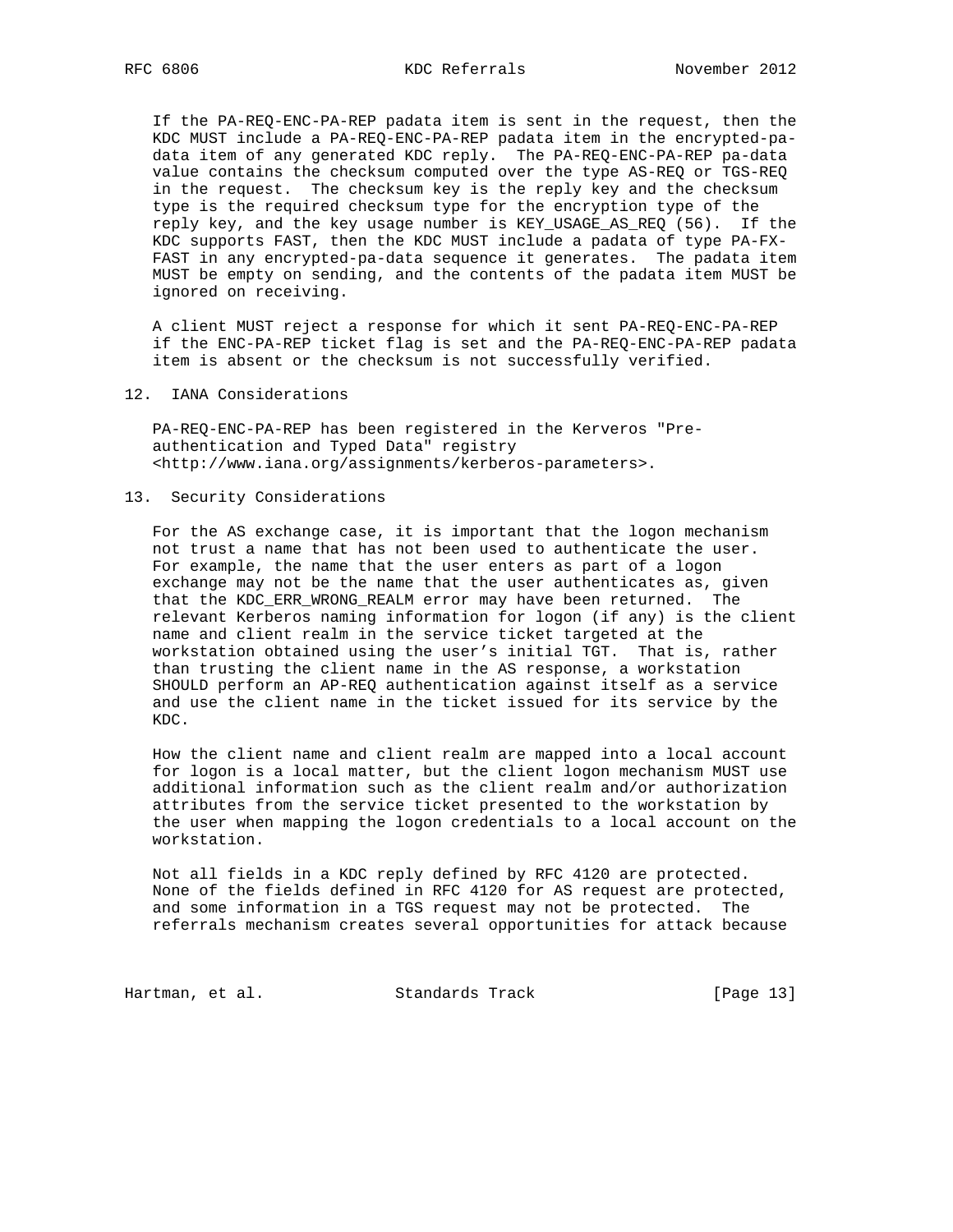of these unprotected fields. FAST [RFC6113] can be used to completely mitigate these issues by protecting both the KDC request and response. However, FAST requires that a client obtain an armor ticket before authenticating. Not all realms permit all clients to obtain armor tickets. Also, while it is expected to be uncommon, a client might wish to use name canonicalization while obtaining an armor ticket. The mechanism described in Section 11 detects modification of the request between the KDC and client, mitigating some attacks.

 There is a widely deployed base of implementations that use name canonicalization or server referrals that use neither the negotiation mechanism nor FAST. So, implementations may be faced with only the limited protection afforded by RFC 4120, by the negotiation mechanism discussed in this document, or by FAST. All three situations are important to consider from a security standpoint.

 An attacker cannot mount a downgrade attack against a client. The negotiation mechanism described in this document is securely indicated by the presence of a ticket flag. So, a client will detect if the facility was available but not used. It is possible for an attacker to strip the indication that a client supports the negotiation facility. The client will learn from the response that this happened, but the KDC will not learn that the client is attacked. So, for a single round-trip Kerberos exchange, the KDC may believe the exchange was successful when the client detects an attack. Packet loss or client failure can produce a similar result; this is not a significant vulnerability. The negotiation facility described in this document securely indicates the presence of FAST. So, if a client wishes to use FAST when it is available, an attacker cannot force the client to downgrade away from FAST. An attacker MAY be able to prevent a client from obtaining an armor ticket, for example, by responding to a request for anonymous Public Key Cryptography for Initial Authentication in Kerberos (PKINIT) with an error response.

 If FAST is used, then the communications between the client and KDC are protected. However, name canonicalization places a new responsibility for mapping principals onto the KDC. This can increase the number of KDCs involved in an authentication, which adds additional trusted third parties to the exchange.

 If only the negotiation mechanism is used, then the request from the client to the KDC is protected, but not all of the response is protected. In particular, the client name is not protected; the ticket is also not protected. An attacker can potentially modify these fields. Modification of the client name will result in a denial of service. When the client attempts to authenticate to a

Hartman, et al. Standards Track [Page 14]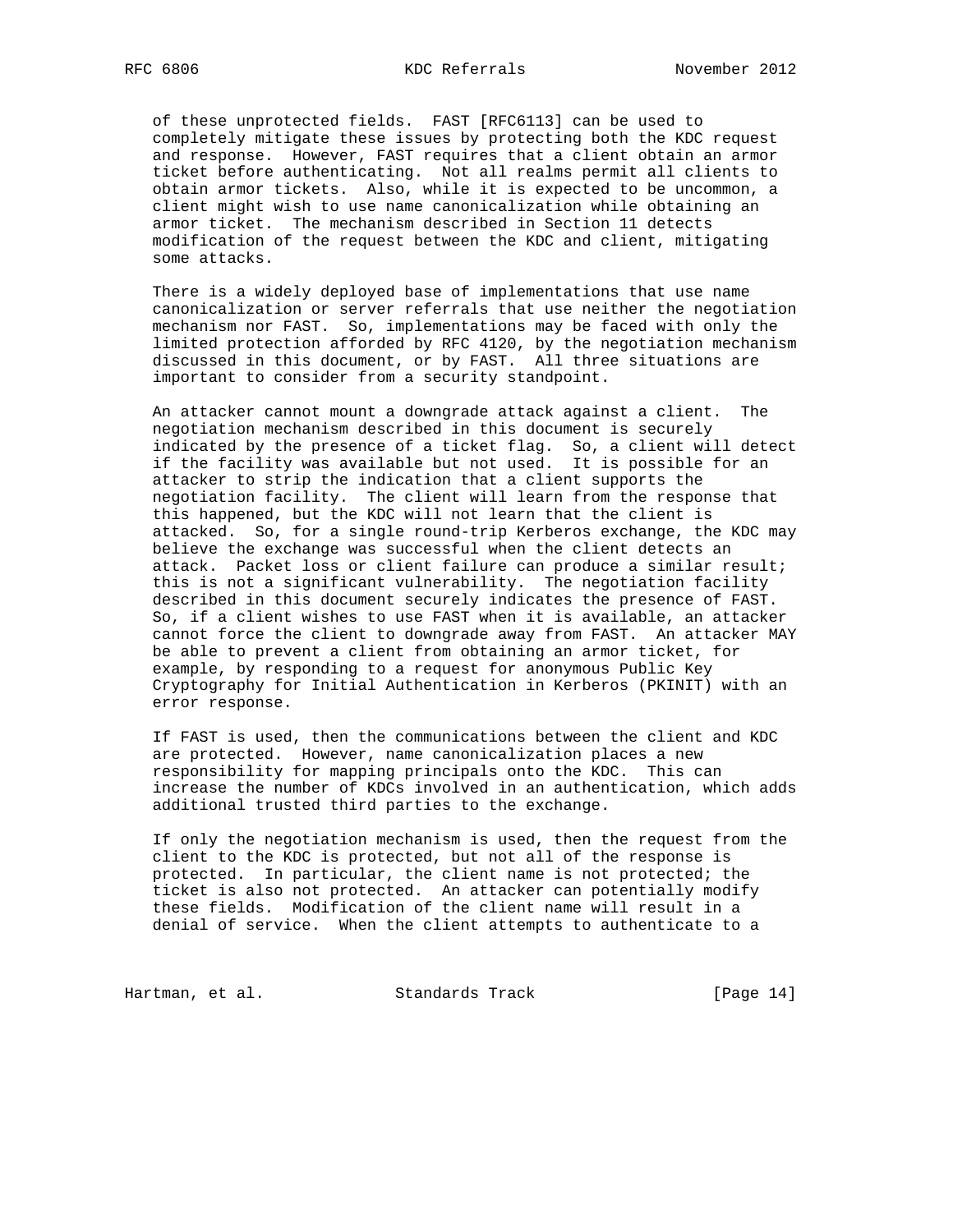service (including the TGS), it constructs an AP-REQ message. This message includes a client name that MUST match the client name in the ticket according to RFC 4120. Thus, if the client name is changed, the resulting ticket will fail when used. This is undesirable because the authentication is separated from the later failure, which may confuse problem determination. If the ticket is replaced with another ticket, then later authentication to a service will fail because the client will not know the session key for the other ticket. If the ticket is simply modified, then authentication to a service will fail as with RFC 4120. More significant attacks are possible if a KDC violates the requirements of RFC 4120 and issues two tickets with the same session key, or if a service violates the requirements of RFC 4120 and does not check the client name against that in the ticket.

 There is an additional attack possible when FAST is not used against KDC\_ERR\_WRONG\_REALM. Since this is an error response, not an AS response, it is not protected by the negotiation mechanism. Thus, an attacker may be able to convince a client to authenticate to a realm other than the one intended. If an attacker is off-path, this may give the attacker an advantage in attacking the client's credentials. Also, see the discussion of shared passwords below.

 More serious attacks are possible if no protection beyond RFC 4120 is used. In this case, neither the client name nor the service name is protected between the client and KDC. In the general case, if an attacker changes the client name, then authentication will fail because the client will not have the right credentials (password, certificate, or other) to authenticate as the user selected by the attacker. However, see the discussion of shared passwords below. Changing the server name can be a very significant attack. For example, if a user is authenticating in order to send some confidential information, then the attacker could gain this information by directing the user to a server under the attacker's control. The server name in the response is protected by RFC 4120, but not the one in the request. Fortunately, users are typically authenticating to the "krbtgt" service in an AS exchange. Clients that permit changes to the server name when no protection beyond RFC 4120 is in use SHOULD carefully restrict what service names are acceptable. One critical case to consider is the password-changing service. When a user authenticates to change their password, they use an AS authentication directly to the password-changing service. Clients MUST restrict service name changes sufficiently that the client ends up talking to the correct password-changing service.

Hartman, et al. Standards Track [Page 15]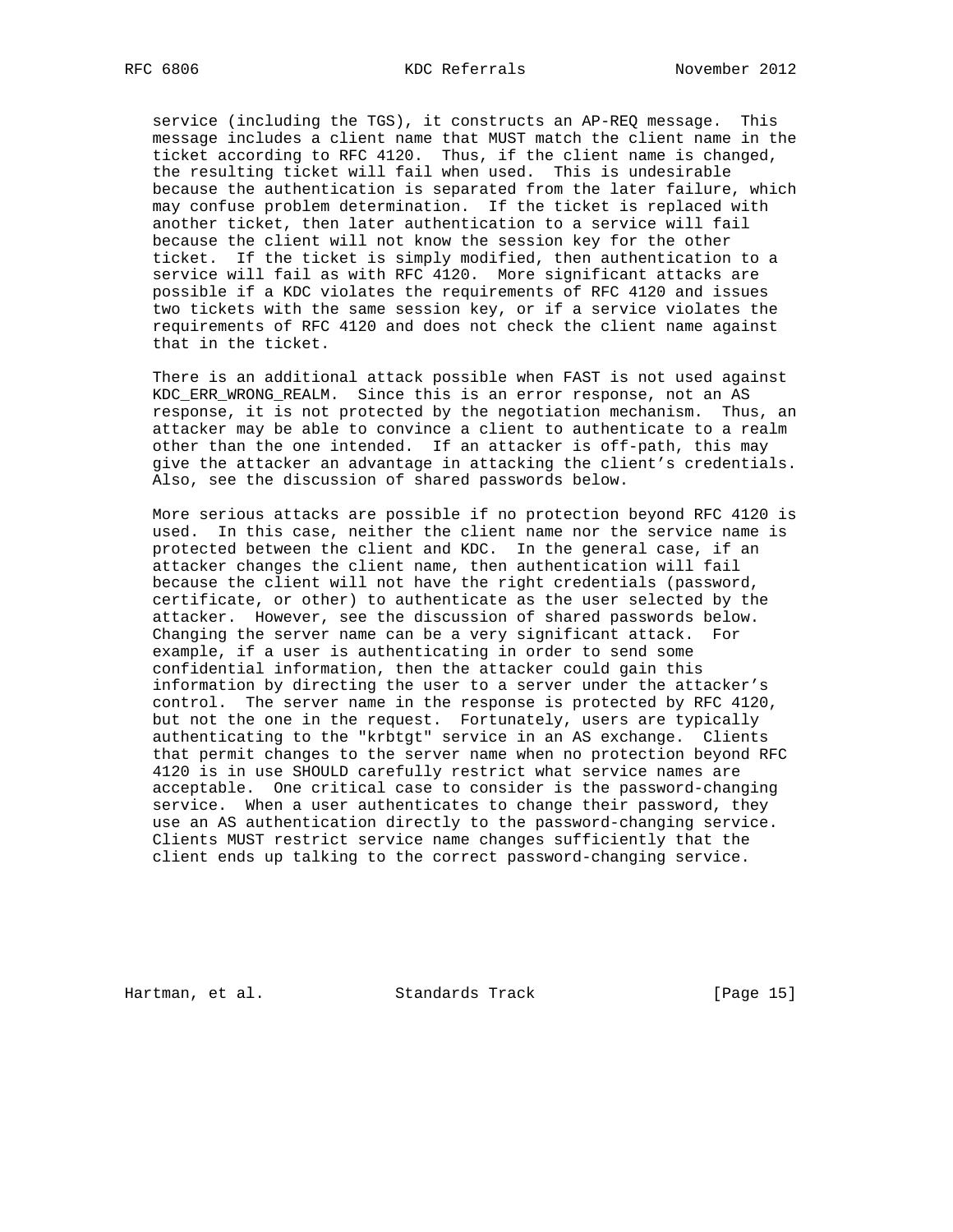### 13.1. Shared-Password Case

 A special case to examine is when the user is known (or correctly suspected) to use the same password for multiple accounts. A man-in the-middle attacker can either alter the request on its way to the KDC, changing the client principal name, or reply to the client with a response previously sent by the KDC in response to a request from the attacker. The response received by the client can then be decrypted by the user, though if the default "salt" generated from the principal name is used to produce the user's key, a PA-ETYPE-INFO or PA-ETYPE-INFO2 preauth record may need to be added or altered by the attacker to cause the client software to generate the key needed for the message it will receive. None of this requires the attacker to know the user's password, and without further checking, this could cause the user to unknowingly use the wrong credentials.

 In normal operation as described in [RFC4120], a generated AP-REQ message includes in the Authenticator field a copy of the client's idea of its own principal name. If this differs from the name in the KDC-generated ticket, the application server will reject the message.

 With client name canonicalization as described in this document, the client may get its principal name from the response from the KDC. Using the wrong credentials may provide an advantage to an attacker. For example, if a client uses one principal for administrative operations and one for less privileged operation, an attacker may coerce a client into using the wrong privilege to either cause some later operation to succeed or fail.

# 13.2. Pre-Authentication Data

 In cases of credential renewal, forwarding, or validation, if credentials are sent to the KDC that are not an initial ticket granting ticket for the client's home realm, the encryption key used to protect the TGS exchange is one known to a third party (namely, the service for which the credential was issued). Consequently, in such an exchange, the protection described earlier may be compromised by the service. This is not generally believed to be a problem. If it is, some form of explicit TGS armor could be added to FAST.

Hartman, et al. Standards Track [Page 16]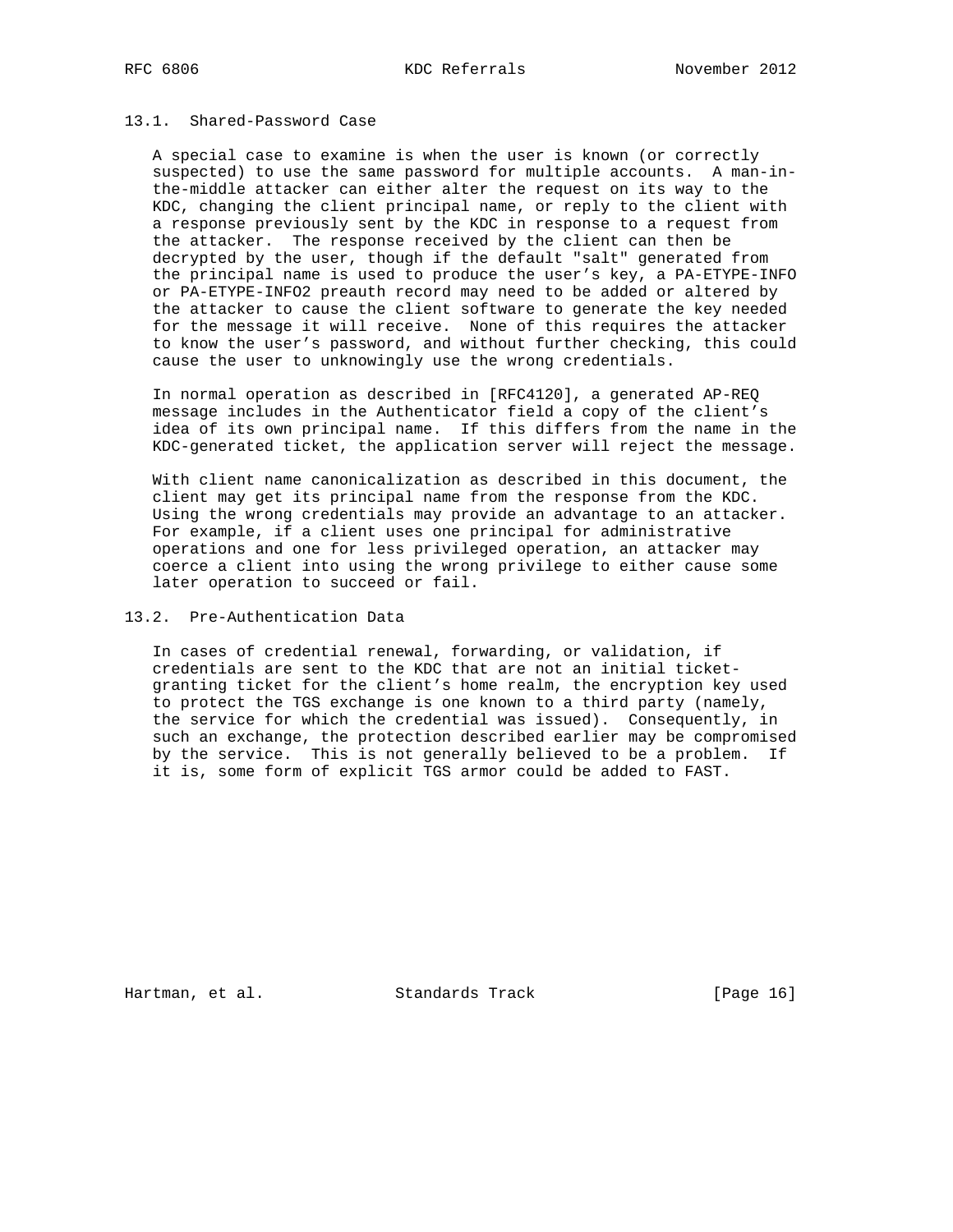14. Acknowledgments

 John Brezak, Mike Swift, and Jonathan Trostle wrote the initial version of this document.

Karthik Jaganathan contributed to earlier versions.

 Sam Hartman's work on this document was funded by the MIT Kerberos Consortium.

- 15. References
- 15.1. Normative References
	- [RFC2119] Bradner, S., "Key words for use in RFCs to Indicate Requirement Levels", BCP 14, RFC 2119, March 1997.
	- [RFC4120] Neuman, C., Yu, T., Hartman, S., and K. Raeburn, "The Kerberos Network Authentication Service (V5)", RFC 4120, July 2005.
	- [RFC6113] Hartman, S. and L. Zhu, "A Generalized Framework for Kerberos Pre-Authentication", RFC 6113, April 2011.
- 15.2. Informative References
	- [RFC4556] Zhu, L. and B. Tung, "Public Key Cryptography for Initial Authentication in Kerberos (PKINIT)", RFC 4556, June 2006.
	- [RFC5280] Cooper, D., Santesson, S., Farrell, S., Boeyen, S., Housley, R., and W. Polk, "Internet X.509 Public Key Infrastructure Certificate and Certificate Revocation List (CRL) Profile", RFC 5280, May 2008.
	- [RFC5322] Resnick, P., Ed., "Internet Message Format", RFC 5322, October 2008.
	- [XPR] Trostle, J., Kosinovsky, I., and M. Swift, "Implementation of Crossrealm Referral Handling in the MIT Kerberos Client", Network and Distributed System Security Symposium, February 2001.

Hartman, et al. Standards Track [Page 17]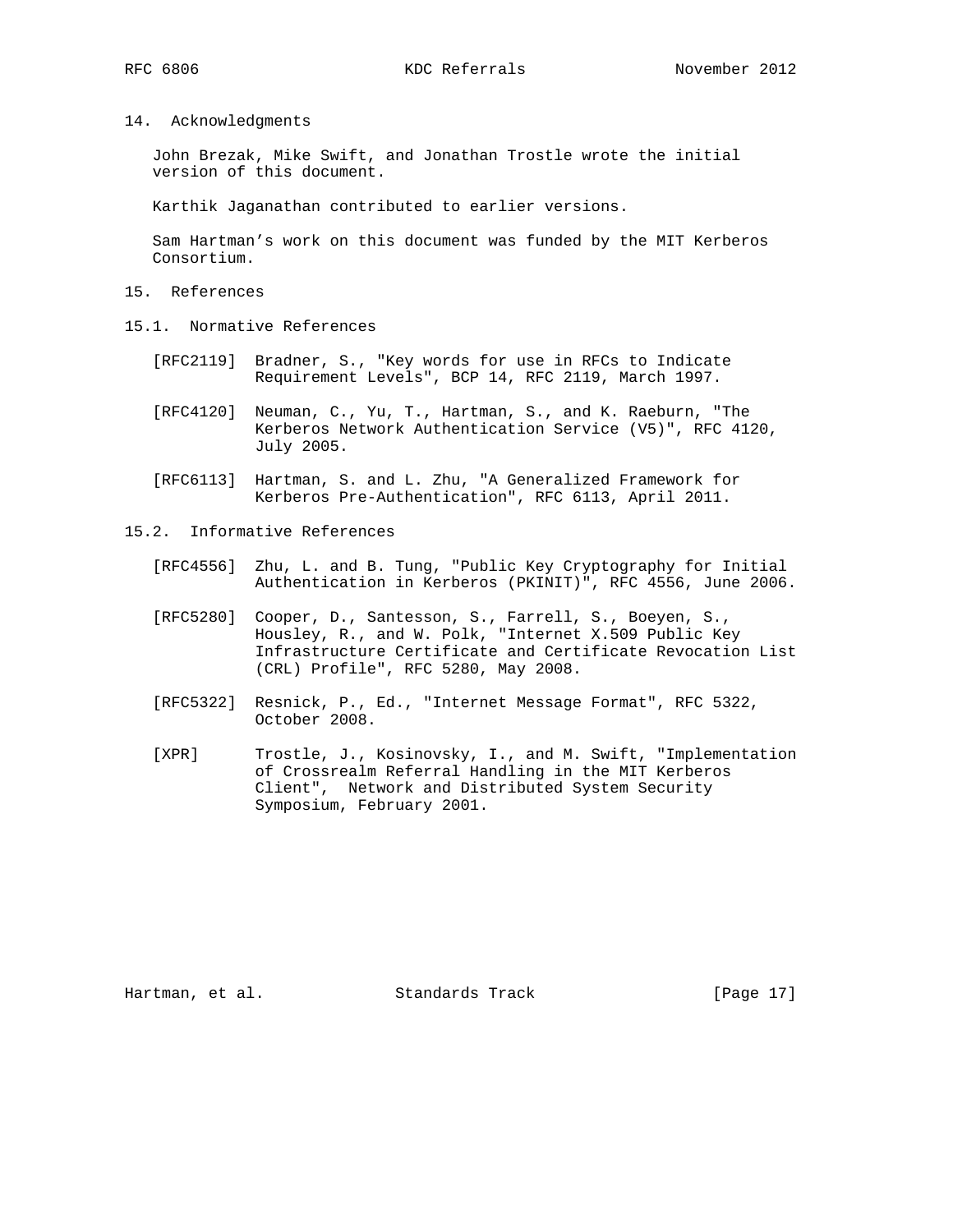Appendix A. Compatibility with Earlier Implementations of Name Canonicalization

 The Microsoft Windows 2000 and Windows 2003 releases included an earlier form of name-canonicalization [XPR]. Here are the differences:

 1) Windows include an additional encrypted padata element. The preauth data type definition in the encrypted preauth data is as follows:

```
 PA-SVR-REFERRAL-INFO 20
 PA-SVR-REFERRAL-DATA ::= SEQUENCE {
      referred-name [1] PrincipalName OPTIONAL,
       referred-realm [0] Realm
 }}
```
 The referred-principal is never sent. The referred-realm is included in TGS replies and includes the realm name of the realm to which the client is referred. This information is redundant with the realm in the second component of the returned TGT.

 2) When PKINIT [RFC4556] is used, the NT-ENTERPRISE client name is encoded as a Subject Alternative Name (SAN) extension [RFC5280] in the client's X.509 certificate. The type of the otherName field for this SAN extension is AnotherName [RFC5280]. The type-id field of the type AnotherName is id-ms-sc-logon-upn (1.3.6.1.4.1.311.20.2.3), and the value field of the type AnotherName is a KerberosString [RFC4120]. The value of this KerberosString type is the single component in the name-string [RFC4120] sequence for the corresponding NT-ENTERPRISE name type.

 In Microsoft's current implementation through the use of global catalogs, any domain in one forest is reachable from any other domain in the same forest or another trusted forest with 3 or less referrals. A forest is a collection of realms with hierarchical trust relationships: there can be multiple trust trees in a forest; each child and parent realm pair and each root realm pair have bidirectional transitive direct trust between them.

 While we might want to permit multiple aliases to exist and even be reported in AD-LOGIN-ALIAS, the Microsoft implementation permits only one NT-ENTERPRISE alias to exist, so this question had not previously arisen.

Hartman, et al. Standards Track [Page 18]